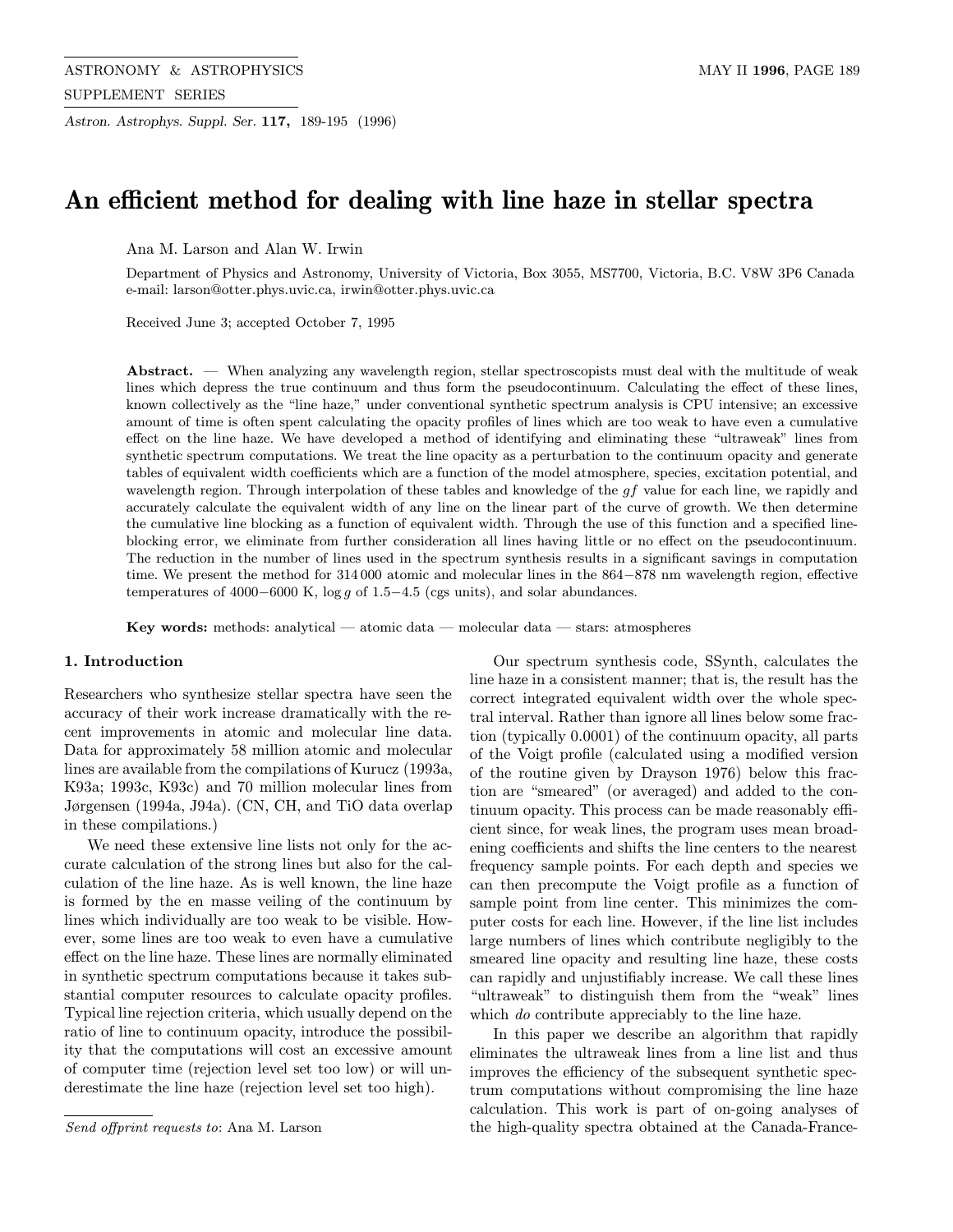

Fig. 1. The cumulative line blocking as a function of equivalent width for lines on the linear part of the curve of growth. The heavy solid line represents all atomic and molecular lines; the dotted line, TiO; the light solid line, CN; the dashed line, atomic lines with predicted energy levels from Kurucz CD-ROM 1 (Kurucz 1993a, referred to as the predicted set in the text); the dot-dashed line, atomic lines with measured energy levels from Kurucz CD-ROM 18 (Kurucz 1993c, referred to as the measured set in the text). Note that the TiO lines provide nearly all of the blocking at  $T_{\text{eff}} = 4000 \text{ K}$ , log  $g = 4.5$ , but are so weak at 6000 K that their total blocking falls below the lower limits plotted

Hawaii Telescope and Dominion Astrophysical Observatory for the precise radial-velocity survey of nearby, solartype stars (cf. Larson et al. 1993 and references therein). The wavelength region of these spectra is 864−878 nm.

# 2. Methods

SSynth, our spectrum synthesis code, was initially developed by Irwin (1978). It uses a modified Feautrier-Auer method to solve the equation of transfer (Auer 1976, A76; Mihalas 1978, M78). The program calculates the equation of state using a Newton-Raphson iteration procedure which is equivalent to Helmholtz free-energy minimization. The partition functions are from Irwin (1981, 1987, 1988) and Sauval & Tatum (1984). The relative energy, i.e., ionization potentials, electron affinities, or dissociation or atomization energies, of each species is taken from Moore (1970); Huber & Herzberg (1979); Hotop & Lineberger (1985); Martin et al. (1985 and references therein); Moore (1985 and references therein); Sugar & Corliss (1985); and Irwin (1988).

Our method for eliminating ultraweak lines proceeds in four steps: 1) For a given model atmosphere and wavelength central to the region of interest, we calculate the equivalent width coefficients,  $W_0'(\chi)$  [defined by Eq. (3)], for a number of excitation potentials,  $\chi$ , using a short artificial line list for every species in the line list. We

collect these values of  $W'_0(\chi)$  in a table as a function of species and  $\chi$ . 2) We rapidly interpolate this table in  $\chi$  and combine the derived value of  $W_0'(\chi)$  with the gf value of each line to calculate the equivalent widths of all lines in the region [see Eq. (4)]. 3) We calculate the cumulative line blocking as a function of equivalent width [see Eq. (5)]. 4) We use this function to eliminate all lines which contribute negligibly to the line haze (demonstrated in Sect. 3).

We start with the standard definition for the equivalent width of a line

$$
W = \int_0^\infty A_\lambda \mathrm{d}\lambda = \int_0^\infty 1 - \frac{H_\lambda}{H_\lambda^c} \mathrm{d}\lambda,\tag{1}
$$

where  $A_{\lambda}$  is the absorption depth of the line,  $H_{\lambda}$  is the flux we observe at a given wavelength,  $\lambda$ , and  $H_{\lambda}^{c}$  is the associated continuum flux. For weak lines,  $A_{\lambda} \propto gf$ , independent of the details of the depth-dependent opacity profiles. We expand Eq. (1) from  $gf = 0$  in a first-order Taylor series to obtain

$$
W = gf \int_0^\infty \frac{\partial A_\lambda}{\partial gf} d\lambda.
$$
 (2)

For each species, the tabulated equivalent width coefficients are defined by

$$
\lim_{gf \to 0} \frac{W}{gf} \equiv W_0'(\chi) = -\frac{1}{H_\lambda^c} \int_0^\infty \frac{\partial H_\lambda}{\partial gf} d\lambda \ . \tag{3}
$$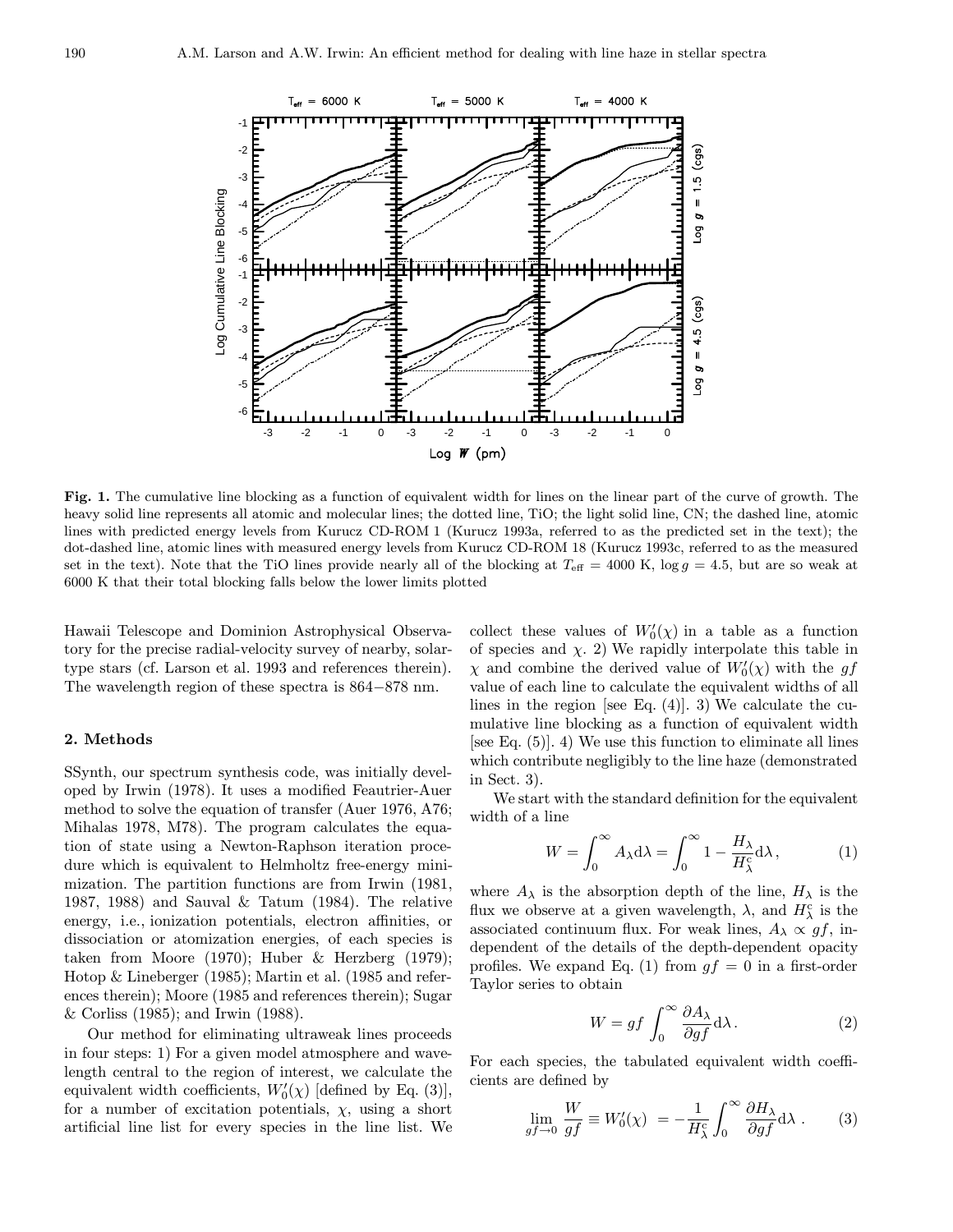The  $W_0'(\chi)$  coefficients could be tabulated as a function of wavelength. However, in our application, we use just the central wavelength; the  $W'_0(\chi)$  coefficients are essentially independent of wavelength within the narrow spectral interval 864−878 nm. We assume a boxcar opacity profile and use the chain rule to follow the line opacity perturbation through the equation of transfer. We differentiate the appropriate Feautrier-Auer equations and the line opacity (see Appendix) such that  $W = W_0'(\chi)$  *gf* is consistent with the equivalent width SSynth would calculate for isolated weak lines.

Fig. 2. The fraction of lines which would be retained under a 0.1% and a 1% line-blocking error for a range of effective temperatures and  $\log g$  values

Once we have tabulated the coefficients, we calculate  $W_l$ , the equivalent width of the  $l^{\text{th}}$  line in the wavelength interval:

$$
W_l = W'_0(\chi)_l \left( gf \right)_l . \tag{4}
$$

Since this approach is applicable only to weak lines, the calculated equivalent widths of the stronger lines will be overstated. On the other hand, this method extends the calculation of equivalent widths to lines so weak that other methods fail due to numerical significance loss.

We define the cumulative blocking coefficient as

$$
\epsilon_{\lambda}(W) \equiv 1 - \left[ \frac{\int H_{\lambda'} d\lambda'}{\int H_{\lambda}^{\rm c} d\lambda'} \right] = \frac{\sum_{l} W_{l}}{2 \Delta \lambda} , \qquad (5)
$$

where the right-hand term follows from the assumption that  $H_{\lambda}^{\rm c}$  is constant over the integration range  $\lambda \pm \Delta \lambda$ . We take the sum over all l such that  $W_l \leq W$  to calculate the cumulative line blocking as a function of  $W$  (see Fig. 1).

# 3. Results

We demonstrate our line-elimination method using the 864−878 nm region of late-type stellar spectra. The atmospheres were taken from the grid provided by Kurucz (1993b) for effective temperatures from 4000 to 6000 K,  $log g$  from 1.5 to 4.5 (cgs units), solar abundances, and a microturbulence value of 2.0 km s<sup> $-1$ </sup>. Our line list has approximately 314 000 lines in the 864−878 nm wavelength region. The atomic data and most of the diatomic data in our line list are taken from Kurucz (K93a, K93c). We supplemented Kurucz's CN data with Jørgensen data (J94a, see also Jørgensen & Larsson 1990), which extend to higher J values and nearly to the dissociation limit. The TiO data are from J94a (see also Jørgensen 1994b). Under the conditions examined here, CN and TiO dominate the diatomic line blocking; other diatomics either have no lines in this wavelength region or have a negligible effect. We adopted a CN dissociation energy of 7.9 eV and a TiO dissociation energy of 6.87 eV.

Figure 1 shows the cumulative line blocking as a function of equivalent width for  $T_{\text{eff}} = 6000 \text{ K}$ , 5000 K, and 4000 K and  $\log g = 4.5$  and 1.5 (cgs). The heavy, solid line of each graph represents the cumulative line blocking for all of the species which have equivalent widths on the linear part of the curve of growth; the upper limit of the abscissas corresponds to  $\log(W/\lambda) \leq -5.5$ . The lighter lines represent the isolated cumulative line blocking of TiO (dotted), CN (solid) and two atomic line lists (described below).

Some well-known molecular behavior is immediately apparent in Fig. 1. First, the cumulative line blocking for TiO shows a strong temperature dependence; TiO provides nearly all of the cumulative blocking at  $T_{\text{eff}} =$ 4000 K, but provides essentially no blocking at 6000 K. Second, the TiO blocking decreases with decreasing surface gravity. Since the temperature classification of cool stars is defined by TiO, a giant must be cooler than a dwarf of identical spectral type. Third, the cumulative line blocking for CN increases with decreasing surface gravity at 4000 K, but the effect weakens at 5000 K and slightly reverses at 6000 K. This result agrees qualitatively with the calculated results of Bell and Tripicco (1991, Fig. 7) for CN in the blue region of the spectrum. (These authors conclude that an additional mechanism, e.g. nitrogen enhancement and carbon depletion, is required to explain the observed CN luminosity effect in the blue for  $T_{\text{eff}} > 4500 \text{ K.}$ 

The cumulative line-blocking function can also be used for examining the effect of the incompleteness of the line lists. For example, we separated the atomic line data into two sets. The "predicted set" (dashed line of Fig. 1) contains only those lines with predicted energies and wavelengths from the file "lowlines.dat" from CD-ROM 1 (K93a). The "measured set" (dot-dashed line of Fig. 1) contains lines from CD-ROM 18 (K93c), which have measured energies and wavelengths (see Kurucz 1991). While any effective temperature/gravity dependence for the cumulative line blocking of the individual atomic species is masked by the grouping used here, one notes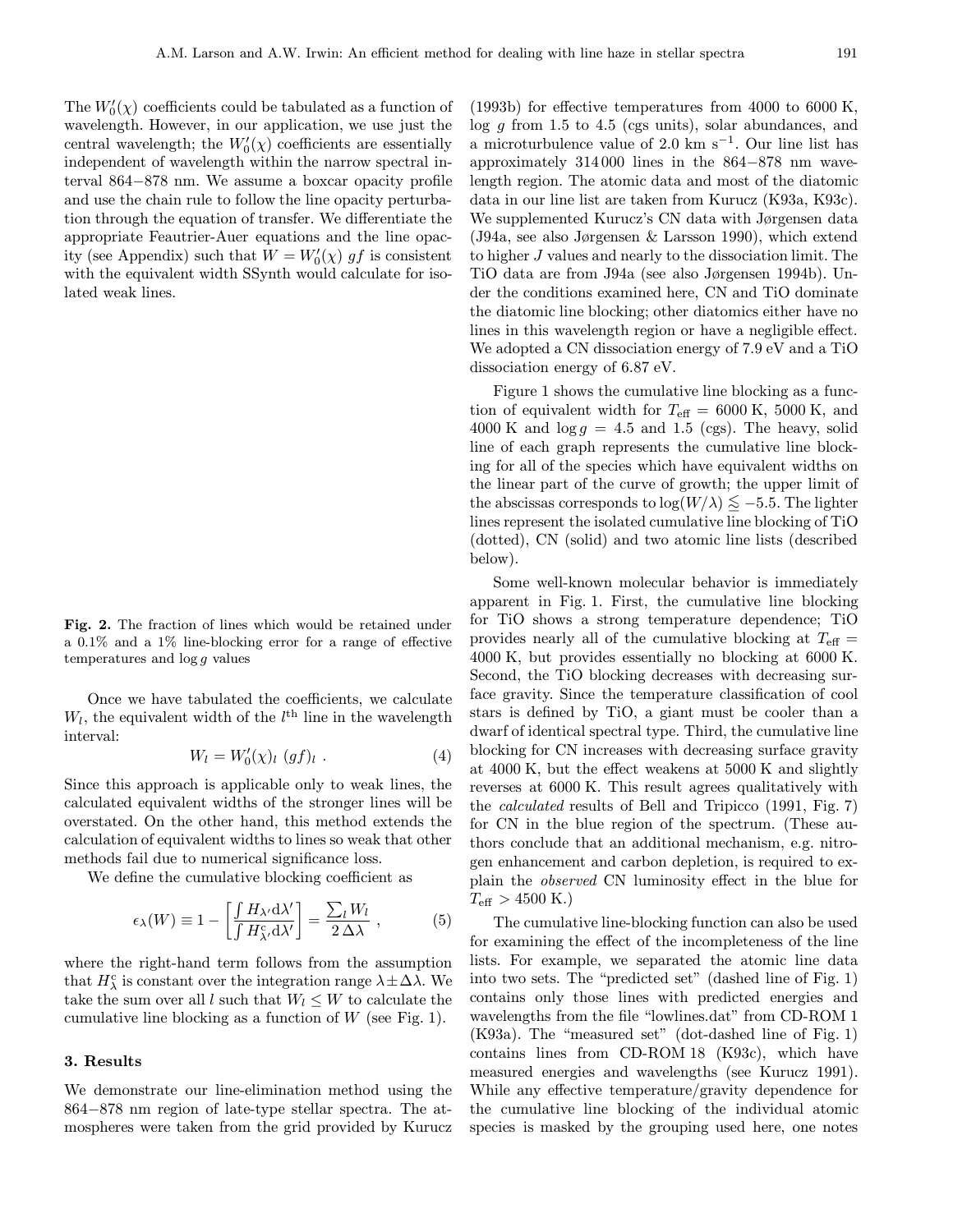from Fig. 1 that, although the cumulative line blocking is dominated by the predicted set at small equivalent widths, the total cumulative blocking for the predicted set never exceeds  $-2.5$  dex.

The weakness of the predicted lines is probably the result of a selection effect; Kurucz's predicted lines are unobserved in laboratory spectra and thus tend to be weak not only in laboratory but also stellar spectra. The weakness of the predicted lines for the effective temperatures and gravities considered here suggests the predicted line data may be ignored for our wavelength region. This is a reassuring result; it is precisely for these predicted lines that the model Hamiltonian used in Kurucz's semi-empirical analysis tends to have its largest uncertainties.

Our primary use for the cumulative line-blocking function shown in Fig. 1 is to eliminate the ultraweak lines. We choose an acceptable line-blocking error and retain only those lines whose equivalent widths are greater than the corresponding value. The fraction of lines retained (see Fig. 2) will change as a function of the accuracy desired and as a function of the stellar parameters. For  $\log g = 4.5$ , one notes, for example, that the fraction of lines retained at a line-blocking error of 0.1% falls from about 0.15 at  $T_{\text{eff}} = 4000 \text{ K}$  to about 0.001 at  $T_{\text{eff}} = 6000 \text{ K}$ .

Table 1 shows the execution times, in minutes, for each of the major sections of our synthetic spectrum computations for  $T_{\text{eff}} = 5000 \text{ K}$ ,  $\log g = 4.5$ , and five separate line lists. All timing was done on a workstation with a capacity of 3.5 mega flops, and the only difference between the computations was the fraction of lines retained in the line lists, as given in the table. For each computation the criterion for the line smearing (or the averaging of the unused portions of each Voigt profile) was set at 0.0001 of the continuum opacity. The equation of transfer was solved with three quadrature angles and 5400 wavelength points, and the continuum scattering was treated as ordinary absorption without stimulated emission (see Appendix).

By separating the execution times attributable to the equation of state (EOS), pre-SSynth (where we process the line lists) and SSynth routines, we highlight those areas where the greatest time savings will occur. We show the calculation of the EOS separately as this calculation is needed only once per model atmosphere. Our pre-SSynth procedure includes the line-elimination method (LEM) described above (except, obviously, where we have included all lines at a line-blocking error of 0.0% for demonstration purposes). It also includes a modified Heapsort (Press et al. 1992) algorithm which sorts the selected line data into manageable wavelength intervals and by species within each wavelength interval. This sorting step greatly facilitates the line opacity and equation of transfer calculations. To make a fair comparison, one should note that the pre-SSynth step would only need to be done once per wavelength region for the 0.0% line-blocking error. However, for non-zero line-blocking errors, the selected line list may be used for a range of stellar models; thus, depending on the tolerable line-blocking error and the range of atmospheric parameters being tested, the pre-SSynth steps may need to be done only infrequently.

The execution time for our SSynth routines, shown in the last line of Table 1, is dominated by the calculation of the line opacity profiles and the solution to the equation of transfer. At the 1% blocking error, the execution time reaches the overhead presented by the solution to the equation of transfer. It is readily apparent from subtracting this overhead that the execution time for the calculation of the line opacity profiles is roughly proportional to the number of lines used. The order-of-magnitude difference between the time for a 0.0% line-blocking error and that for  $a \geq 0.1\%$  line-blocking error emphasizes the efficiency of our line-elimination method. In spectral regions having a higher density of lines than the present case, the overhead presented by the solution to the equation of transfer will be a smaller proportion of the execution time and the potential time savings may be greater. The exact savings will depend on the shape of the cumulative lineblocking function. However, our line-elimination method clearly should be considered for all wavelength regions.

Figure 3 superimposes the synthetic spectrum where the line list included all of the lines, 0.0% line-blocking error, and the synthetic spectrum where the line list included  $-2.55$  dex of the lines,  $0.1\%$  line-blocking error, over a selected subregion. A line-blocking error of 0.1% was chosen for comparison as this value optimizes the efficiency of our method, as Table 1 shows. The differences between the spectrum computed using all of the lines and the spectrum computed using the abbreviated line list are indiscernible on a normal scale, as shown in the upper plot of Fig. 3. The lower plot shows the spectra on an expanded scale and emphasizes the continuum region. As expected, the errors are of order 0.1% in the pseudocontinuum and less in the lines. From a practical standpoint, if one were using lines having a line depth of 0.05 for abundance analysis one would expect relative errors, in this case, on the order of 2% in the calculated line depth.

# 4. Summary

Through our treatment of the line haze as a perturbation to the continuum opacity, we have developed an efficient and automatic method of calculating the cumulative line blocking as a function of equivalent width. We use this function along with a specified line-blocking error to eliminate the large number of ultraweak lines, that is, those lines which contribute negligibly to the line haze. This method substantially reduces the line list used in the synthetic spectrum computation without compromising the calculated pseudocontinuum. By reducing the number of lines used, we realize an order-of-magnitude savings in the time needed for computing an individual spectrum. As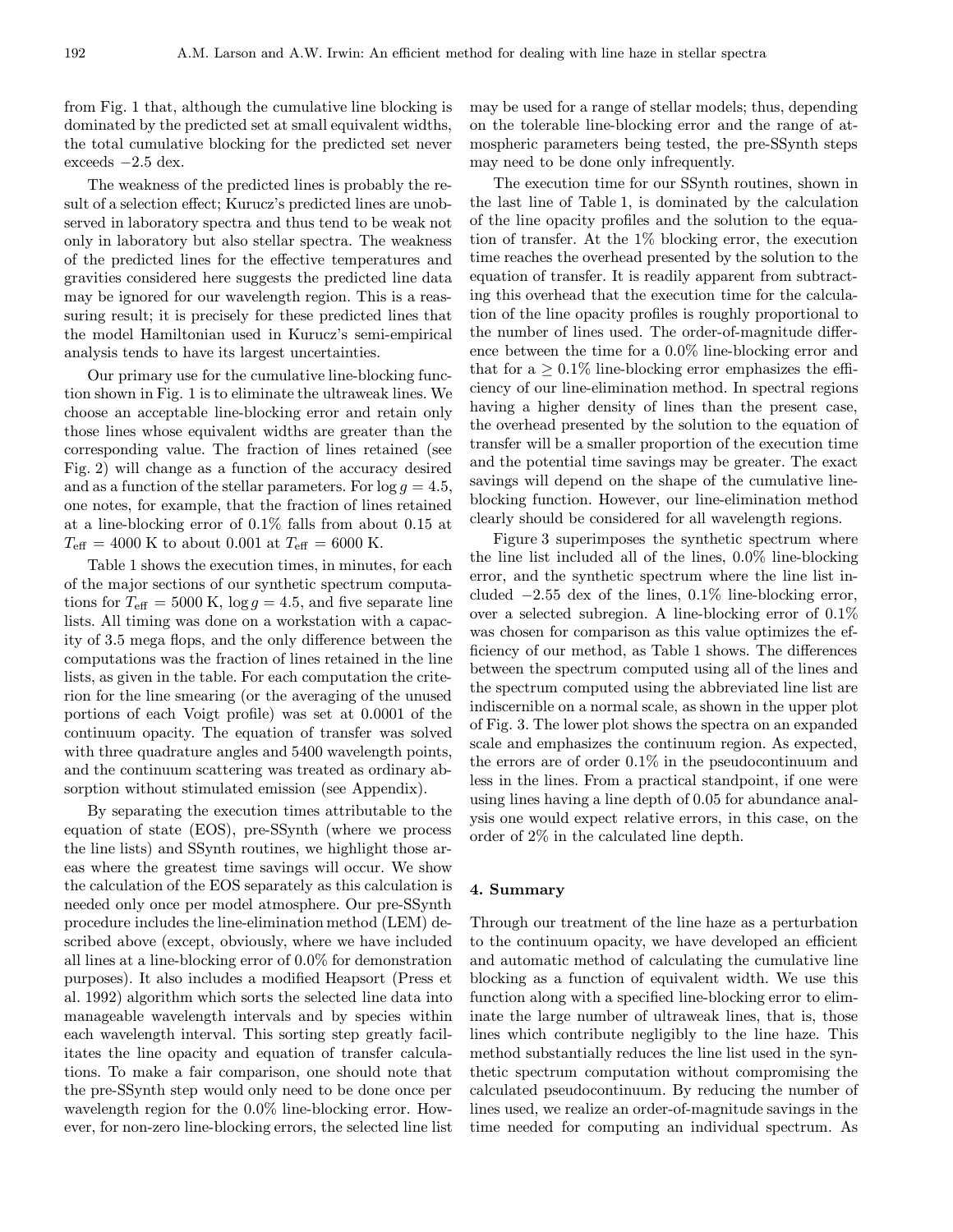Table 1. Approximate execution times for the programs associated with a spectrum synthesis using a workstation having a capacity of 3.5 mega flops for  $T_{\text{eff}} = 5000 \text{ K} \log g = 4.5$ 

| Line-Blocking<br>$\text{Error}^a$                  | $0.0\%$                         | $0.0001\%$ | $0.01\%$   | $0.1\%$     | $1.0\%$     |
|----------------------------------------------------|---------------------------------|------------|------------|-------------|-------------|
| $\text{Log } N_r / N_t^b$                          | 0.0                             | $-0.68$    | $-1.96$    | $-2.55$     | $-3.34$     |
|                                                    | <b>Execution Time (minutes)</b> |            |            |             |             |
| EOS <sup>c</sup>                                   | 4.4                             | 4.4        | 4.4        | 4.4         | 4.4         |
| Pre-SSynth:<br>$\mathbf{LEM}^d$<br>$\text{Sort}^e$ | N/A<br>26.5                     | 9.7<br>4.6 | 5.1<br>0.2 | 4.8<br><< 1 | 4.8<br><< 1 |
| SSynth <sup>f</sup>                                | 22.6                            | 7.0        | 2.7        | $2.2\,$     | 2.0         |

<sup>a</sup> Systematic error in pseudocontinuum resulting from the elimination of the ultraweak lines from the line list

 ${}^bN_r \equiv$  number of lines retained,  $N_t ≡$  number of lines total  ${}^c$  Equation of State (average)

 $d$  Line-Elimination Method (see text)

 $e$  Sort uses a modified Heapsort algorithm (Press et al. 1992)

f Time is dominated by the calculation of the line opacity profiles and the solution to the equation of transfer



Fig. 3. A portion of the wavelength region for  $T_{\text{eff}} = 5000 \text{ K}$ ,  $\log g = 4.5$ . The spectrum calculated using all line data is indicated by the heavy line; the spectrum calculated using 0.003 of the line data (selected using a 0.1% line-blocking error), by the light line. The expanded scale shows that the errors in the pseudocontinuum are approximately 0.1%, as expected

a result, we will be able to more efficiently synthesize a greater number of stellar spectra.

While the primary use of the cumulative line-blocking function is to improve the efficiency of our synthetic spectrum computations, there are also a number of secondary uses. For example, we will be able to use these results to further evaluate line list incompleteness and to explore the effect line haze has in stellar population studies. To insure that the cumulative line-blocking function is correct, it is absolutely essential that the calculated line lists are made as complete as possible. However, once that is done, individuals who generate these line lists should be able to use a criterion based on the cumulative line-blocking function to reduce the number of lines they need to distribute for synthetic spectrum purposes.

Acknowledgements. A.M.L. acknowledges support provided by the National Science and Engineering Research Council of Canada through an Operating Grant to D.A. VandenBerg. We thank R.L. Kurucz and U.G. Jørgensen for their fundamental work on the line lists. We also thank U.G. Jørgensen as referee for suggestions which clarified and thus improved the presentation of our method.

# A. Appendix

The calculation of the derivatives used in forming the  $W_0'(\chi)$  coefficients is entirely consistent with the difference equation method we use to solve the equation of transfer. At the user's discretion, the difference equations can be solved using either the fourth-order Hermitian (A76), the second-order spline collocation (Kunasz & Hummer 1974), or the original second-order Feautrier (M78) method. For simplicity, we demonstrate the derivative calculation using the original Feautrier method, and the reader is referred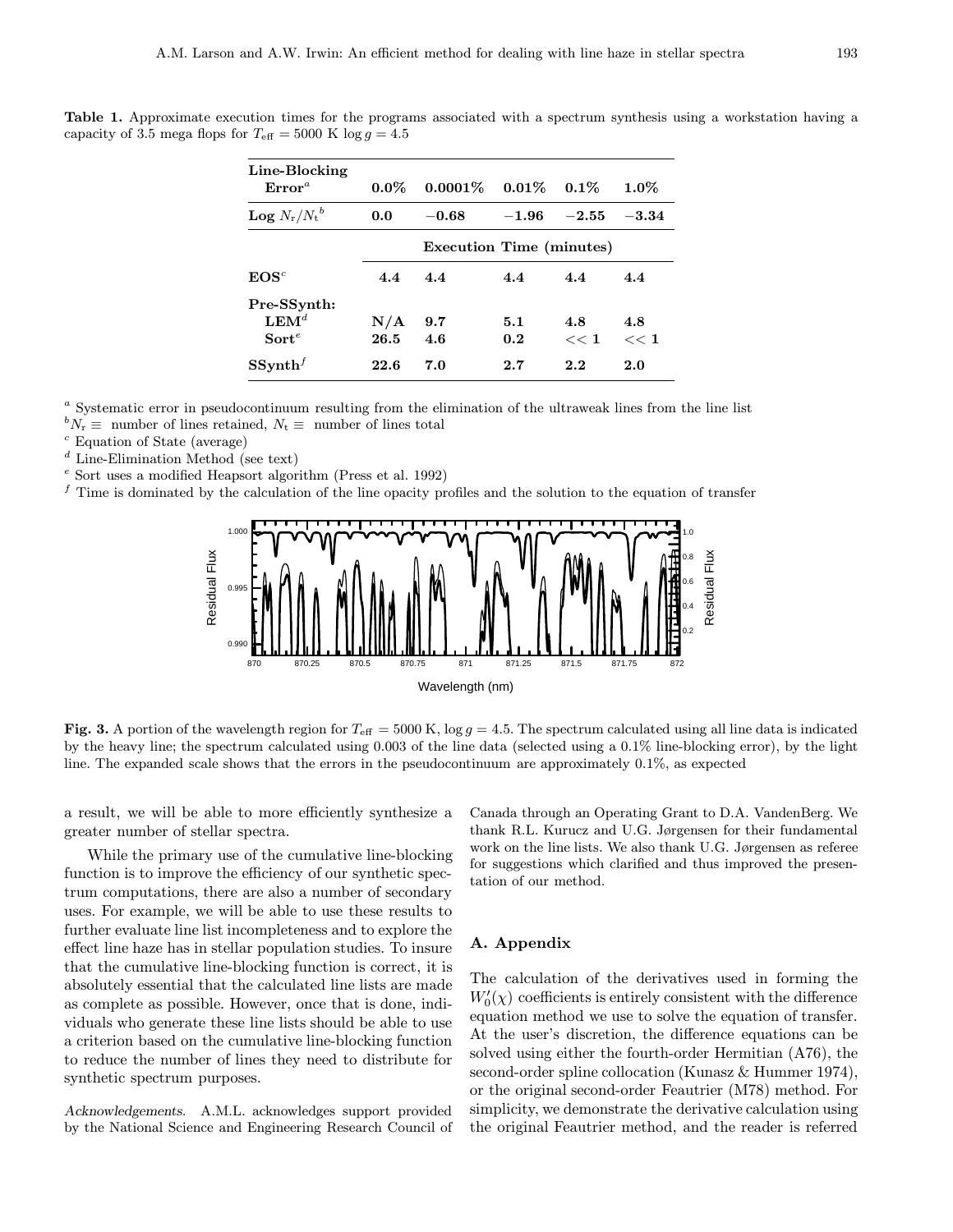to M78 for related equations. The generalization to the other methods is straightforward.

We define  $I_d(\mu_i)$  as the monochromatic specific intensity at depth d and angle  $\cos^{-1} \mu_i$ , for  $i = 1, ..., N$ , where  $N$  is the number of discrete angles used. Following M78, Eq. (6-12), we define the symmetric average of the specific intensity:

$$
u_d(\mu_i) \equiv \frac{1}{2} [I_d(\mu_i) + I_d(-\mu_i)] .
$$
 (A1)

Since all quantities are monochromatic, we have dropped the wavelength subscripts. This leads to the second order equation of transfer for  $u_d$  [M78, Eq. (6-17)]:

$$
\mu^2 \left[ \frac{\partial^2 u_d(\mu_i)}{\partial \tau_d^2} \right] = u_d(\mu_i) - S_d . \tag{A2}
$$

We assume a simplified source function that allows for continuum scattering:

$$
S_d = \alpha_d \int_0^1 u_d(\mu) d\mu + (1 - \alpha_d) B(T_d)
$$
  
=  $\alpha_d \sum_k w_k u_{d,k} + (1 - \alpha_d) B(T_d)$ , (A3)

where  $w_k$  is the angle-integration weight for the kth angle point. In this equation,  $B(T_d)$  is the monochromatic Planck function evaluated at temperature  $T_d$  and  $\alpha_d$  is the ratio of the continuum scattering to the total opacity.

To aid in the discretization of the equation of transfer  $[Eq. (A2)],$  we define:

$$
\Delta \tau_{\pm} = \frac{1}{2} \left[ \left( \frac{\kappa}{\kappa_{\rm R}} \right)_d + \left( \frac{\kappa}{\kappa_{\rm R}} \right)_{d \pm 1} \right] |(\tau_{\rm R})_{d \pm 1} - (\tau_{\rm R})_d| , \tag{A4}
$$

where  $\kappa$  is the total opacity,  $\kappa_R$  is the Rosseland mean opacity, and  $\tau_{\rm R}$  is the corresponding optical depth. We also define:

$$
\Delta \tau_0 = \frac{1}{2} (\Delta \tau_- + \Delta \tau_+) \ . \tag{A5}
$$

The discretized form of the equation of transfer [M78, Eq.  $(6-30)$  is then given as:

$$
- \left(\frac{\mu_i^2}{\Delta \tau_0} \frac{1}{\Delta \tau_-}\right) u_{d-1,i}
$$
  
+ 
$$
\left[1 + \frac{\mu_i^2}{\Delta \tau_0} \left(\frac{1}{\Delta \tau_-} + \frac{1}{\Delta \tau_+}\right)\right] u_{d,i}
$$
  
- 
$$
\alpha_d \sum_k w_k u_{d,k} - \left(\frac{\mu_i^2}{\Delta \tau_0} \frac{1}{\Delta \tau_+}\right) u_{d+1,i} = L_{di} \ . \ (A6)
$$

The thermal source terms are contained in  $L_d$ :

$$
L_{d i} = (1 - \alpha_d) B(T_d) . \tag{A7}
$$

This leads to the matrix equation [M78, Eq. (6-31)]:

$$
-\boldsymbol{A}_d \boldsymbol{u}_{d-1} + \boldsymbol{B}_d \boldsymbol{u}_d - \boldsymbol{C}_d \boldsymbol{u}_{d+1} = \boldsymbol{L}_d . \qquad (A8)
$$

The diagonal components of  $A_d$ ,  $C_d$  and  $B_d$  are:

$$
(A_d)_{ii} = \frac{\mu_i^2}{\Delta \tau_0} \frac{1}{\Delta \tau_-} \,, \tag{A9}
$$

$$
(C_d)_{ii} = \frac{\mu_i^2}{\Delta \tau_0} \frac{1}{\Delta \tau_+} \,, \tag{A10}
$$

and

$$
(B_d)_{ii} = 1 + (A_d)_{ii} + (C_d)_{ii} - \alpha_d w_i . \tag{A11}
$$

In the original Feautrier method, the off-diagonal components of  $A_d$  and  $C_d$  are 0. The off-diagonal components of  $B_d$  are:

$$
(B_d)_{ik} = -\alpha_d w_k . \qquad (A12)
$$

We solve the difference equations starting at depth because no back-substitution is needed when we are concerned with the surface flux only. With this scheme, the vector  $u_d$  is calculated from

$$
\boldsymbol{u}_d = \boldsymbol{D}_d \boldsymbol{u}_{d-1} + \boldsymbol{\nu}_d \;, \tag{A13}
$$

where  $\mathbf{D}_d$  and  $\mathbf{v}_d$  are defined by

$$
(\boldsymbol{B}_d - \boldsymbol{C}_d \boldsymbol{D}_{d+1}) \boldsymbol{D}_d = \boldsymbol{A}_d \tag{A14}
$$

$$
(\boldsymbol{B}_d - \boldsymbol{C}_d \boldsymbol{D}_{d+1}) \boldsymbol{\nu}_d = (\boldsymbol{L}_d + \boldsymbol{C}_d \boldsymbol{\nu}_{d+1})
$$
 (A15)

for depths  $d = D - 1, ..., 2$  (D being the lower boundary). These equations have a different form than M78, Eqs. (6- 39)-(6-41), because of the reverse order of solution. Special forms of Eqs. (A6) through (A15) are required at the boundaries (see A76 and M78).

Once the solution of Eqs. (A14) and (A15) is completed, we calculate the surface flux:

$$
H = \int_0^1 \mu \, u(\mu) \, \mathrm{d}\mu = \sum_{k=1}^N \mu_k w_k \nu_{1k} \,. \tag{A16}
$$

The corresponding derivative is given by

$$
\frac{\partial H}{\partial gf} = \sum_{k=1}^{N} \mu_k w_k \frac{\partial \nu_{1k}}{\partial gf} .
$$
 (A17)

Using the chain rule on Eqs. (A14) and (A15), we derive

$$
\begin{aligned} \left[\mathbf{B}_d - \mathbf{C}_d \mathbf{D}_{d+1}\right] \frac{\partial \mathbf{D}_d}{\partial g f} &= \\ \frac{\partial \mathbf{A}_d}{\partial g f} - \left[\frac{\partial \mathbf{B}_d}{\partial g f} - \mathbf{C}_d \frac{\partial \mathbf{D}_{d+1}}{\partial g f} - \frac{\partial \mathbf{C}_d}{\partial g f} \mathbf{D}_{d+1}\right] \mathbf{D}_d \end{aligned} \tag{A18}
$$

and

$$
\begin{aligned}\n\left[\mathbf{B}_d - \mathbf{C}_d \mathbf{D}_{d+1}\right] \frac{\partial \nu_d}{\partial g f} &= \frac{\partial \mathbf{L}_d}{\partial g f} \\
+ \mathbf{C}_d \frac{\partial \nu_{d+1}}{\partial g f} + \frac{\partial \mathbf{C}_d}{\partial g f} \nu_{d+1} \\
- \left[\frac{\partial \mathbf{B}_d}{\partial g f} - \mathbf{C}_d \frac{\partial \mathbf{D}_{d+1}}{\partial g f} - \frac{\partial \mathbf{C}_d}{\partial g f} \mathbf{D}_{d+1}\right] \nu_d \ . \quad \text{(A19)}\n\end{aligned}
$$